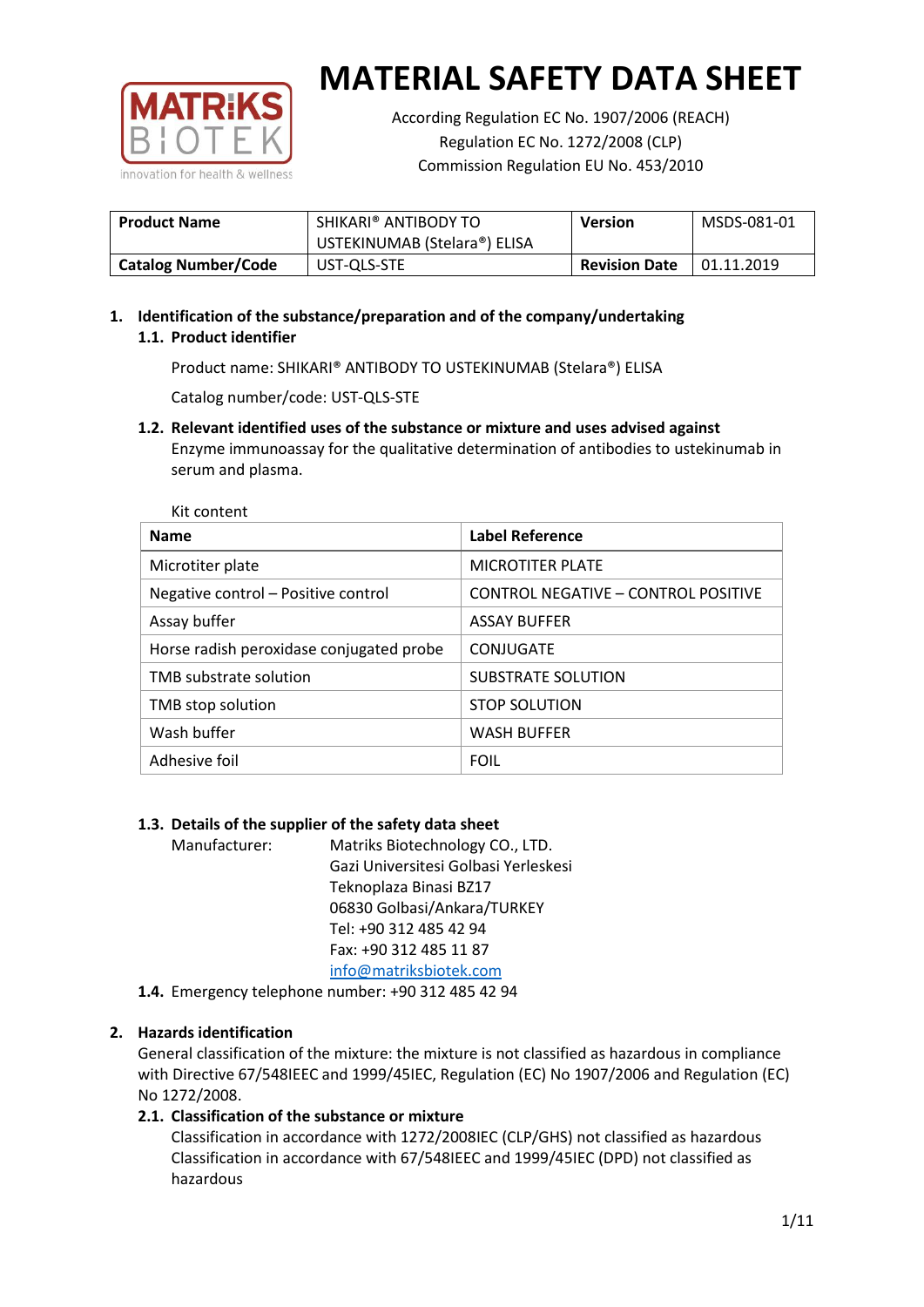

According Regulation EC No. 1907/2006 (REACH) Regulation EC No. 1272/2008 (CLP) Commission Regulation EU No. 453/2010

| <b>Product Name</b>        | SHIKARI® ANTIBODY TO<br>USTEKINUMAB (Stelara®) ELISA | <b>Version</b>       | MSDS-081-01       |
|----------------------------|------------------------------------------------------|----------------------|-------------------|
| <b>Catalog Number/Code</b> | UST-QLS-STE                                          | <b>Revision Date</b> | $\mid$ 01.11.2019 |

### **2.2. Label elements**

This product is not under labelling according to Regulation (EC) n. 1272/2008

## **2.3. Other hazards**

Results of PBT and vPvB assessment: The substances in the mixture do not meet the PBT/vPvB criteria according to REACH (content <0,1% w/w), annex XIII; the substances in the mixture are not included in the Candidate List of SVHC.

**Note:** This product is intended for laboratory use by professional uses only. Use appropriate personal protective equipment while working with the reagents provided.

# **3. Composition/information on ingredients**

### **3.1. Substances**

| <b>Stop Solution</b>               |                                                                                                                           |
|------------------------------------|---------------------------------------------------------------------------------------------------------------------------|
| Ingredient                         | Hydrochloric Acid (HCL) Index No. 017-002-01-X                                                                            |
| CAS No (EC No)                     | 7647-01-0(231-595-7)                                                                                                      |
| Containing Conc. (%)               | <5,0* (Dilution is not classified as hazardous<br>according to the European Regulation<br>67/548/EEC and 1272/2008/EC)    |
| form)                              | Classification according to regulation (EC) No 1272/2008 (CLP) (related to the concentrated                               |
| Hazard Class and Category Codes(s) | Skin Corr. 1B STOT SE 3                                                                                                   |
| Hazard Statement Code(s)           | H314, H335                                                                                                                |
| Pictogram, Signal Word Code(s)     | GHS05, GHS07, Dgr                                                                                                         |
| Specific Conc. Limits, M-factors   | Skin Corr. 1B; H314: C≥25%<br>Skin Irrit. 2; H315: 10%≤C<25 %<br>Eye Irrit. 2, H319: 10%≤C<25 %<br>STOT SE 3; H355: C≥10% |
| Directive 67/548/EEC               | C; R34-37: C≥25%<br>Xi; R36/37/38: 10%≤C<25%                                                                              |

#### **3.2. Mixtures**

| <b>Controls, Assay Buffer</b> |                                     |
|-------------------------------|-------------------------------------|
| Ingredient                    | Sodium Azide Index no. 011-004-00-7 |
| CAS No (EC No)                | 26628-22-8 (247-852-1)              |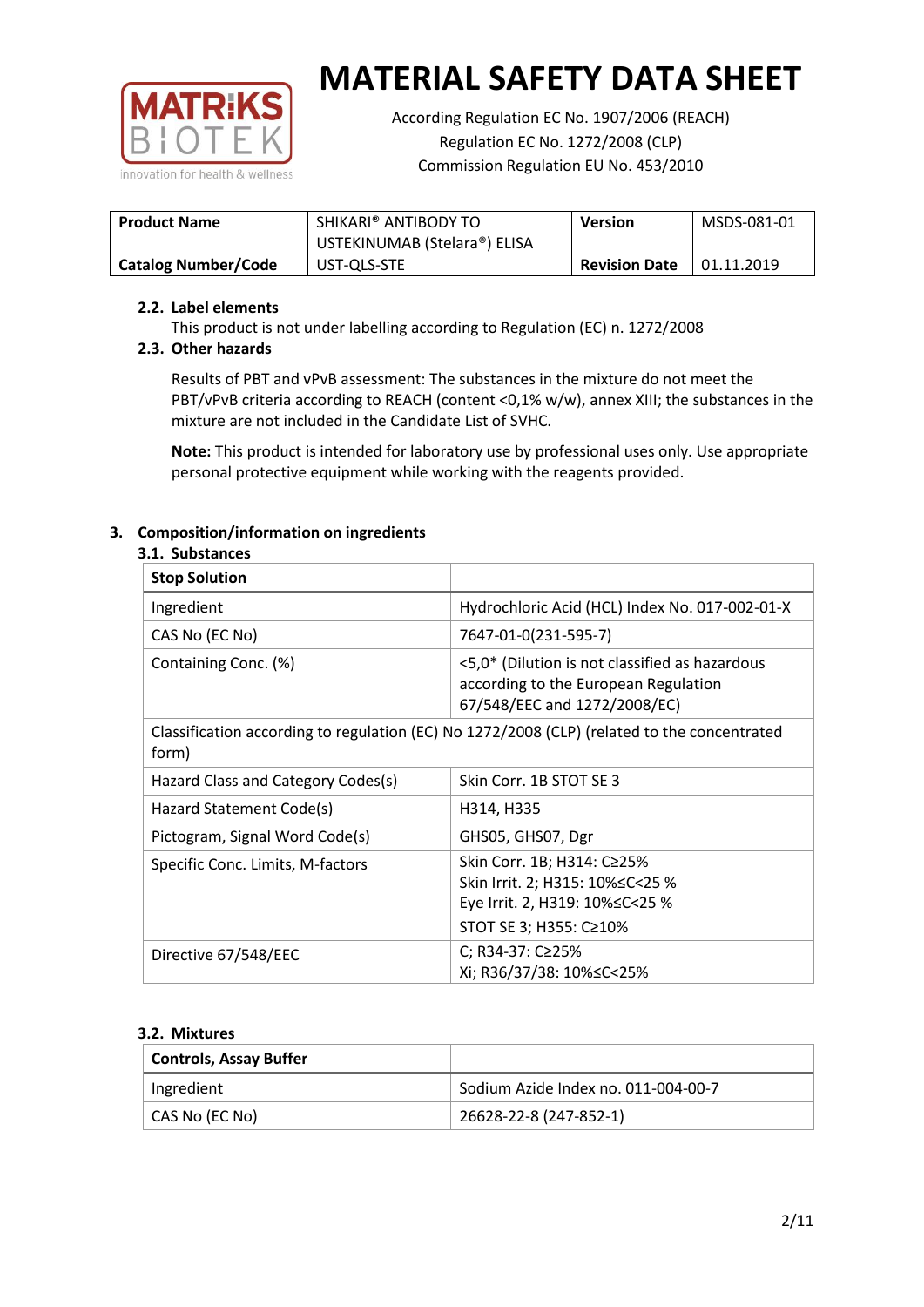

According Regulation EC No. 1907/2006 (REACH) Regulation EC No. 1272/2008 (CLP) Commission Regulation EU No. 453/2010

| <b>Product Name</b>        | SHIKARI® ANTIBODY TO<br>USTEKINUMAB (Stelara®) ELISA | Version              | MSDS-081-01 |
|----------------------------|------------------------------------------------------|----------------------|-------------|
| <b>Catalog Number/Code</b> | UST-QLS-STE                                          | <b>Revision Date</b> | 01.11.2019  |

| Containing Conc. (%)                                                                                 | <0,001 % (Dilution is not classified as hazardous<br>according to the European Regulation<br>67/548/EEC and 1272/2008/EC) |  |
|------------------------------------------------------------------------------------------------------|---------------------------------------------------------------------------------------------------------------------------|--|
| Classification according to regulation (EC) No 1272/2008 (CLP) (related to the concentrated<br>form) |                                                                                                                           |  |
| Hazard Class and Category Codes(s)                                                                   | Acute Tox. 2 (oral)                                                                                                       |  |
|                                                                                                      | Acute Tox. 1 (dermal)                                                                                                     |  |
|                                                                                                      | STOT RE 2                                                                                                                 |  |
|                                                                                                      | Acute Aquatic 1                                                                                                           |  |
|                                                                                                      | <b>Aquatic Chronic 1</b>                                                                                                  |  |
| Hazard Statement Code(s)                                                                             | H300, H310, H373, H400, H410                                                                                              |  |
| Pictogram, Signal Word Code(s)                                                                       | GHS06, GHS08, GHS09                                                                                                       |  |
| Specific Conc. Limits, M-factors                                                                     | M-Factor-Aquatic Acute:1                                                                                                  |  |
| Directive 67/548/EEC                                                                                 | R23/24/25-36/37/38-50/53                                                                                                  |  |

| Conjugated                         |                                                                                                                                                  |
|------------------------------------|--------------------------------------------------------------------------------------------------------------------------------------------------|
| Ingredient                         | Proclin 150 Index no. 613-167-00-5                                                                                                               |
|                                    | Proclin 150 is a mixture of substances of the<br>components, 5-Chloro-2-methyl-4-isothiazolin-3-<br>one and 2-Methyl-2H -isothiazol-3-one (3:1). |
| CAS No (EC No)                     | 55965-84-9                                                                                                                                       |
| Containing Conc. (%)               | <0,0015% (Dilution is not classified as hazardous<br>according to the European Regulation<br>67/548/EEC and 1272/2008/EC)                        |
| form)                              | Classification according to regulation (EC) No 1272/2008 (CLP) (related to the concentrated                                                      |
| Hazard Class and Category Codes(s) | Acute Tox. 3                                                                                                                                     |
|                                    | Skin Corr. 1B                                                                                                                                    |
|                                    | Skin Sens. 1                                                                                                                                     |
|                                    | <b>Acute Aquatic 1</b>                                                                                                                           |
|                                    | Aquatic Chronic 1                                                                                                                                |
| Hazard Statement Code(s)           | H301, H311, H314, H317, H331, H400, H410                                                                                                         |
| Pictogram, Signal Word Code(s)     | GHS05, GHS07, GHS09                                                                                                                              |
| Specific Conc. Limits, M-factors   | ≥0,6%: Skin Corr. 1B, H314<br>0,06 - < 0,6%: Skin Irrit. 2, H315<br>0,06 - < 0,6 %: Eye Irrit. 2, H319                                           |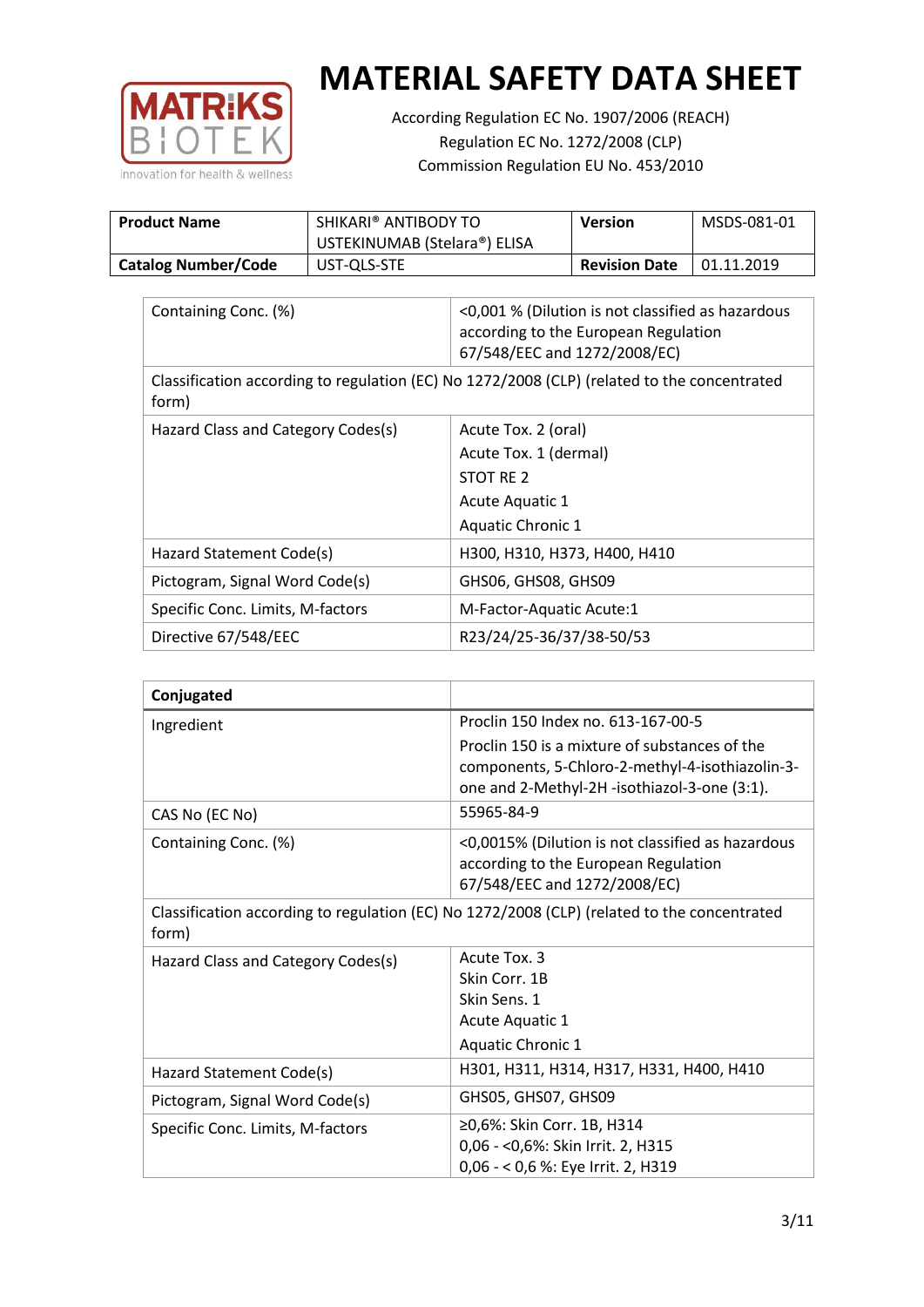

According Regulation EC No. 1907/2006 (REACH) Regulation EC No. 1272/2008 (CLP) Commission Regulation EU No. 453/2010

| <b>Product Name</b>        | SHIKARI® ANTIBODY TO<br>USTEKINUMAB (Stelara®) ELISA | <b>Version</b>       | MSDS-081-01 |
|----------------------------|------------------------------------------------------|----------------------|-------------|
| <b>Catalog Number/Code</b> | UST-QLS-STE                                          | <b>Revision Date</b> | 01.11.2019  |

|                      | ≥0,0015 %: Skin Sens. 1, H317    |
|----------------------|----------------------------------|
|                      | M-Factor - Aquatic Acute: 10     |
| Directive 67/548/EEC | T; N R:23/24/25-34-35-50/53      |
|                      | $5: (2-)26-28-36/37/39-45-60-61$ |

### **4. First-aid measures**

### **4.1. Description of first aid measures**

General advice: No special measures required. Consult physician in case of complaints. If inhaled: Supply fresh air.

In case of skin contact: Immediately flush skin with plenty of water. Cold water may be used. Remove contaminated clothing and shoes.

In case of eye contact: Check for and remove any contact lenses. Immediately flush eyes with plenty of water for at least 15 minutes. Cold water may be used. If swallowed: Rinse mouth with plenty of water

### **4.2. Most important symptoms and effects, both accurate and delayed**

There are no hazards under normal use conditions. Direct contact with eyes may cause slight and temporary irritation. Swallowing of larger amounts may lead to stomachache, vomiting or diarrhea.

## **4.3. Indication of any immediate medical attention and special treatment needed** No specific therapy known. Use supportive and symptomatic treatment.

## **5. Fire-fighting measures**

## **5.1. Extinguishing media**

Suitable extinguishing media: Water spray, alcohol resistant foam, dry-powder, carbon dioxide

Unsuitable extinguishing media: Direct water stream

- **5.2. Special hazards arising from the substance mixture** To the best of our knowledge, no special hazards can be defined
- **5.3. Advice for fire-fighters** No data available.

## **6. Accidental release measures**

- **6.1. Personal precautions, protective equipment and emergency procedures** Wear appropriate protective gloves and clothes.
- **6.2. Environmental precautions**

Dilute with plenty of water. Do not allow to enter sewers/surface or ground water.

#### **6.3. Methods and materials for containment and cleaning up**

Absorb with liquid-binding material (sand, diatomite, acid binders, universal binders, sawdust).

**6.4. Reference to other sections**

For personal protection see section 8.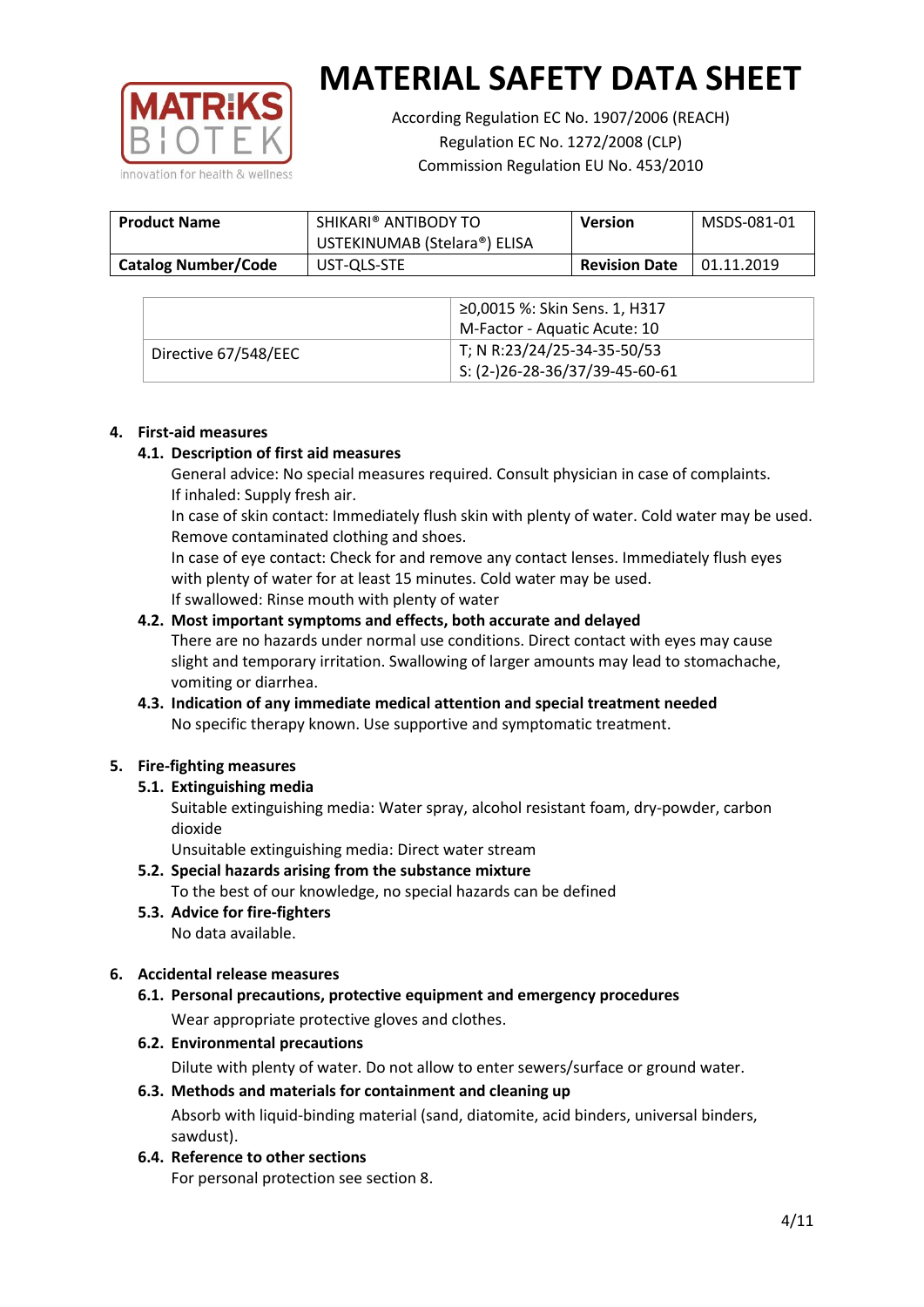

According Regulation EC No. 1907/2006 (REACH) Regulation EC No. 1272/2008 (CLP) Commission Regulation EU No. 453/2010

| <b>Product Name</b>        | SHIKARI® ANTIBODY TO<br>USTEKINUMAB (Stelara®) ELISA | <b>Version</b>       | MSDS-081-01 |
|----------------------------|------------------------------------------------------|----------------------|-------------|
|                            |                                                      |                      |             |
| <b>Catalog Number/Code</b> | UST-QLS-STE                                          | <b>Revision Date</b> | 01.11.2019  |

For disposal see section 13.

## **7. Handling and storage**

## **7.1. Precautions for safe handling**

Use all reagents in accordance with the relevant package insert provided with the product. Do not smoke, eat, drink or apply cosmetics in areas where kit reagents are handled. Wear disposable latex gloves when handling reagents.

Never pipet by mouth and avoid contact of reagents and specimens with skin and mucous membranes.

Handling should be done in accordance with the procedures defined by an appropriate national biohazard safety guideline or regulation.

Use all reagents in accordance with the relevant package insert provided with the product.

## **7.2. Conditions for safe storage, including any incompatibilities**

Store in tightly closed original packages or appropriately labeled alternate vessels. Store in dry, bunded areas. Keep away from direct sunlight and heat sources. Recommended storage temperature: 10-30°C (shipment), 2-8°C (long term storage). Protect from freezing. Keep away from food and drinks. Keep away from acids and heavy metals. Keep out of the reach of children.

## **7.3. Specific end uses**

For EU diagnostic product. For the rest of the world "Research use only".

## **8. Exposure controls/personel protection**

#### **8.1. Control parameters**

Indicative occupational exposure limit ES (2000/39IEC, Directive 2006/15IEC and Directive 2009/161IEC):

| <b>CAS</b> | <b>Substance</b> | Indicative occupational exposure limit |                         |
|------------|------------------|----------------------------------------|-------------------------|
|            | name             |                                        |                         |
| 26628-22-8 | Sodium Azide     | OEL mean (time-weighted 8 h):          | $0,1 \,\mathrm{mg/m^3}$ |
|            |                  | OEL short term (LS min):               | 0,3                     |
|            |                  | Notation: Skin                         |                         |

National work-place occupational exposure limits (only selected lands are displayed):

| <b>CAS</b> | <b>Substance</b> | <b>Occupational exposure limits</b> |                         |
|------------|------------------|-------------------------------------|-------------------------|
|            | name             |                                     |                         |
| 26628-22-8 | Sodium Azide     | Turkey                              |                         |
|            |                  | PEL:                                | $0,1 \,\mathrm{mg/m^3}$ |
|            |                  | $NPEL-P$ :                          | 0,3 mg/m <sup>3</sup>   |
|            |                  | D - absorb through skin             |                         |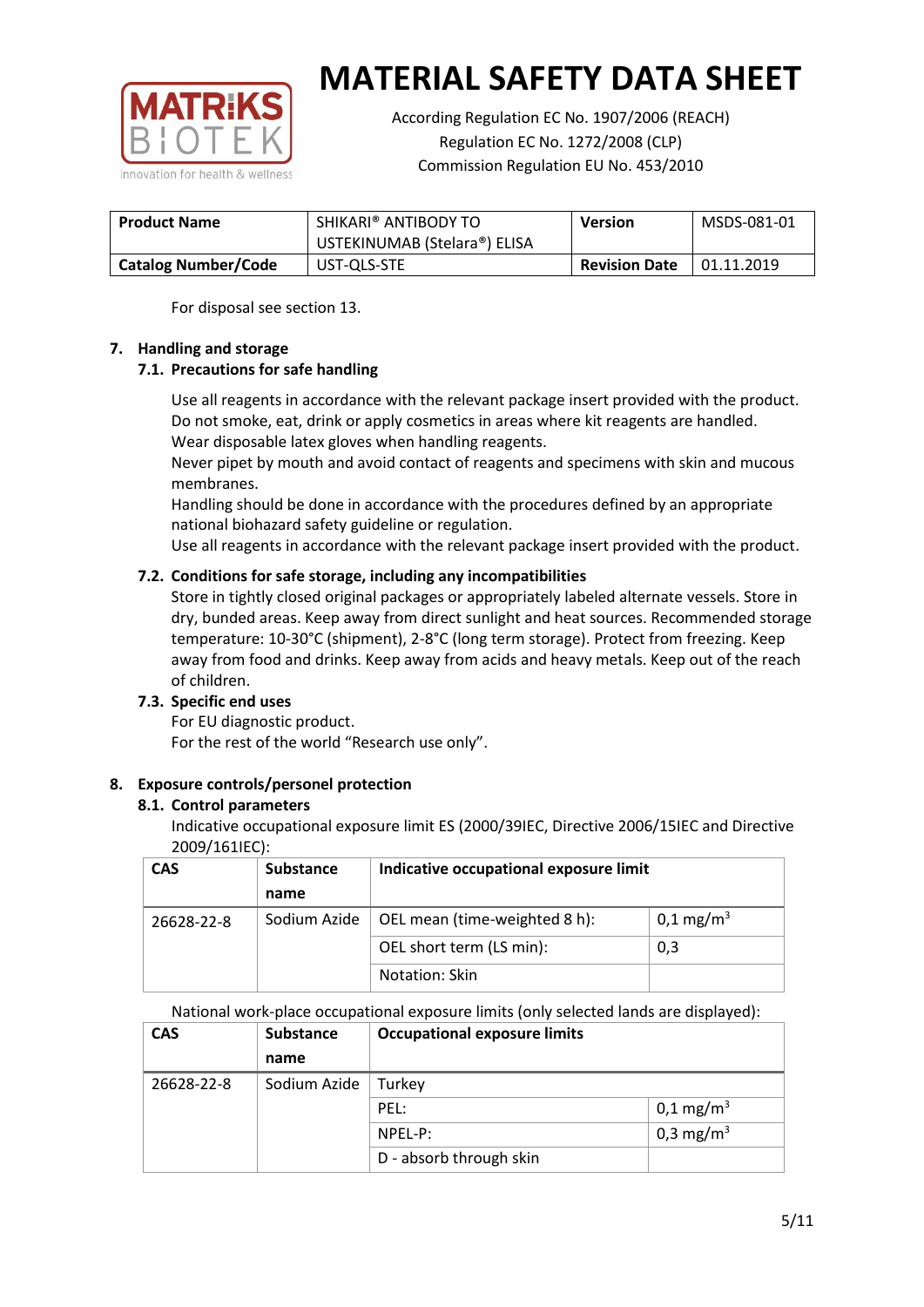

According Regulation EC No. 1907/2006 (REACH) Regulation EC No. 1272/2008 (CLP) Commission Regulation EU No. 453/2010

| <b>Product Name</b>        | SHIKARI® ANTIBODY TO<br><b>Version</b><br>USTEKINUMAB (Stelara®) ELISA |                      | MSDS-081-01 |
|----------------------------|------------------------------------------------------------------------|----------------------|-------------|
| <b>Catalog Number/Code</b> | UST-QLS-STE                                                            | <b>Revision Date</b> | 01.11.2019  |

| I - irritating to mucosa (eye, airways) |                       |
|-----------------------------------------|-----------------------|
| and skin                                |                       |
| Government Regulation no.               |                       |
| 361/2007 Coll.                          |                       |
| Slovakia                                |                       |
| NPEL mean:                              | $0,1 \text{ mg/m}^3$  |
| NPEL short-term:                        | 0,3 mg/m <sup>3</sup> |
| Note K: absorbed through skin           |                       |
| Regulation 300/2007 Coll. (SK),         |                       |
| Appendix 1                              |                       |
| Germany                                 |                       |
| AGW - time weighted mean:               | 0,2 mg/m <sup>3</sup> |
| Short-term factor:                      | 2(1)                  |
| 1RGS-900                                |                       |
| United Kingdom                          |                       |
| TWA:                                    | $0,1 \text{ mg/m}^3$  |
| STEL:                                   | 0,3 mg/m <sup>3</sup> |
| France                                  |                       |
| TWA:                                    | $0,1 \text{ mg/m}^3$  |
| STEL:                                   | 0,3 mg/m <sup>3</sup> |

#### Other recommended values: not set

| <b>CAS</b> | Substance name $\vert$ OEL - equivalents |  |
|------------|------------------------------------------|--|
|            | $\overline{\phantom{0}}$                 |  |
|            |                                          |  |

Indicative biological limits (Turkey, *432/2003* Coll.): not set

| Substance                | Evaluated as             | Limit values             |
|--------------------------|--------------------------|--------------------------|
| $\overline{\phantom{0}}$ | $\overline{\phantom{0}}$ | $\overline{\phantom{0}}$ |

DNEL: not available for the mixture. PNEC: not available for the mixture.

## **8.2. Exposure controls**

General hygiene directives should be considered.

Keep away from food stuffs and beverages. Wash hands before breaks and at the end of the working day

#### **Personal protective equipment:**

| <b>Respiratory protection:</b> | Not required                                                      |
|--------------------------------|-------------------------------------------------------------------|
| Skin protection                | Protective gloves of nitrile or nature latex, satisfying the norm |
|                                | <b>DIN EN 455</b>                                                 |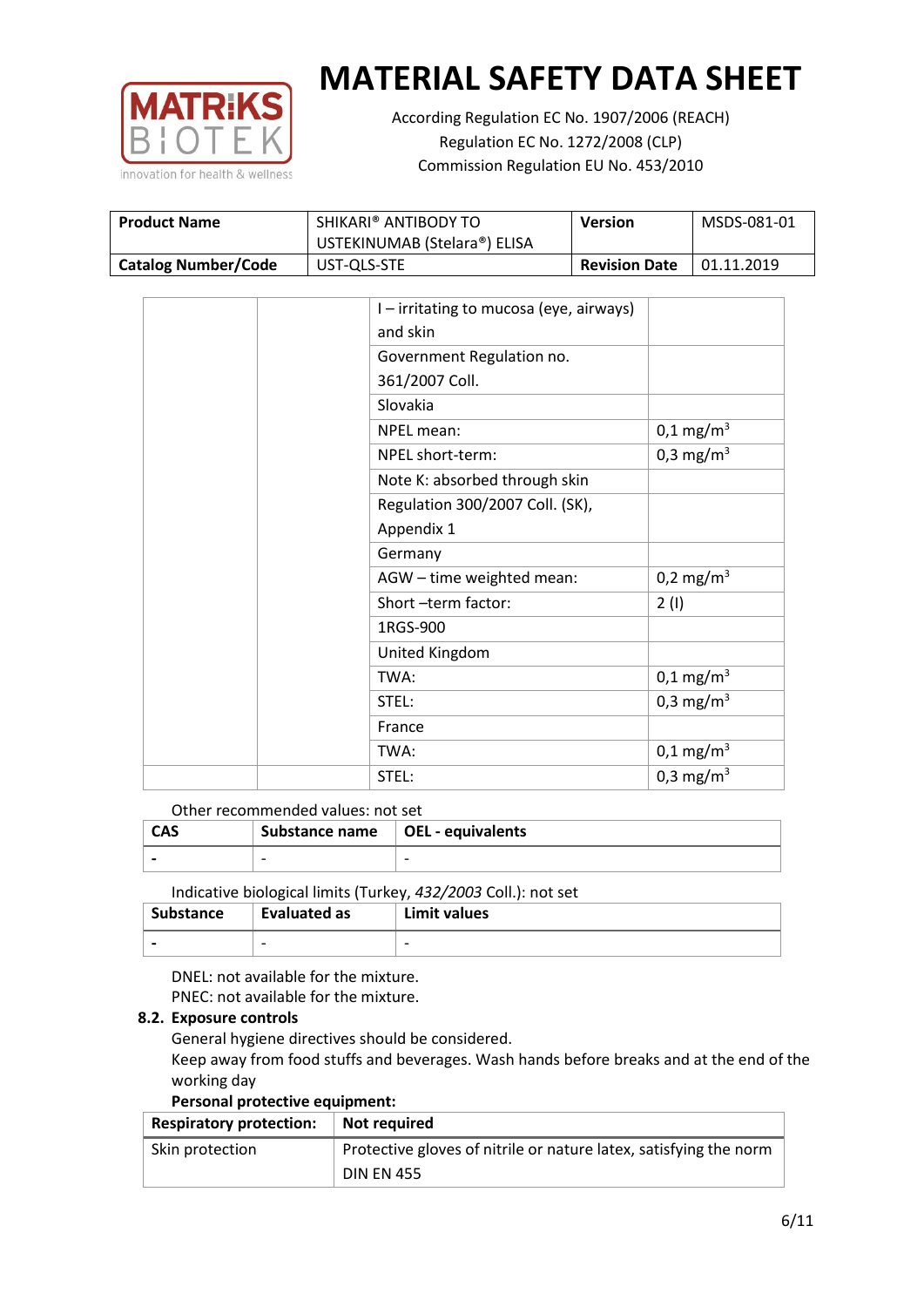

According Regulation EC No. 1907/2006 (REACH) Regulation EC No. 1272/2008 (CLP) Commission Regulation EU No. 453/2010

| <b>Product Name</b>        | SHIKARI® ANTIBODY TO<br>USTEKINUMAB (Stelara®) ELISA | <b>Version</b>       | MSDS-081-01 |
|----------------------------|------------------------------------------------------|----------------------|-------------|
| <b>Catalog Number/Code</b> | UST-QLS-STE                                          | <b>Revision Date</b> | 01.11.2019  |

| Eye/Face protection | Safety glasses with side shields confirming to EN 166 (EN),<br>NIOSH (US) |
|---------------------|---------------------------------------------------------------------------|
| Body protection     | Impenetrable protective clothing                                          |

## **9. Physical and chemical properties**

## **9.1. Information on basic physical and chemical properties**

| <b>COMPONENT</b>      | <b>APPEARANCE</b> | <b>ODOR</b>     | pH             |
|-----------------------|-------------------|-----------------|----------------|
| Microtiter plate      | Solid, white      | Odorless        | Not applicable |
| Controls              | Liquid, colorless | Odorless        | $7,4 \pm 0,05$ |
| Conjugate             | Liquid, red       | Odorless        | $7,4 \pm 0,05$ |
| Assay buffer          | Liquid, blue      | <b>Odorless</b> | $7,4 \pm 0,05$ |
| Substrate<br>solution | Liquid, colorless | Odorless        | $3,6 - 3,8$    |
| Stop solution         | Liquid, colorless | <b>Odorless</b> | $<$ 1          |
| Wash buffer           | Liquid, colorless | Odorless        | $7,4 \pm 0,05$ |

| <b>For All Components</b>                    |                                              |  |  |
|----------------------------------------------|----------------------------------------------|--|--|
| Odor threshold                               | No data available                            |  |  |
| Melting point/freezing point                 | No data available                            |  |  |
| Initial boiling point and range              | No data available                            |  |  |
| Flash point                                  | No data available                            |  |  |
| Evaporation rate                             | No data available                            |  |  |
| Flammability (solid, gas)                    | No data available                            |  |  |
| Upper/lower flammability or explosive limits | No data available                            |  |  |
| Vapour pressure                              | No data available                            |  |  |
| Vapour density                               | No data available                            |  |  |
| Relative density                             | No data available                            |  |  |
| Solubility(ies)                              | Fully miscible                               |  |  |
| Partition coefficient: n-octanol water       | No data available                            |  |  |
| Auto-ignition temperature                    | Product is not self-igniting                 |  |  |
| Decomposition temperature                    | No data available                            |  |  |
| Viscosity                                    | No data available                            |  |  |
| <b>Explosive properties</b>                  | Product does not present an explosion hazard |  |  |
| Oxidizing properties                         | No data available                            |  |  |

## **9.2. Other information**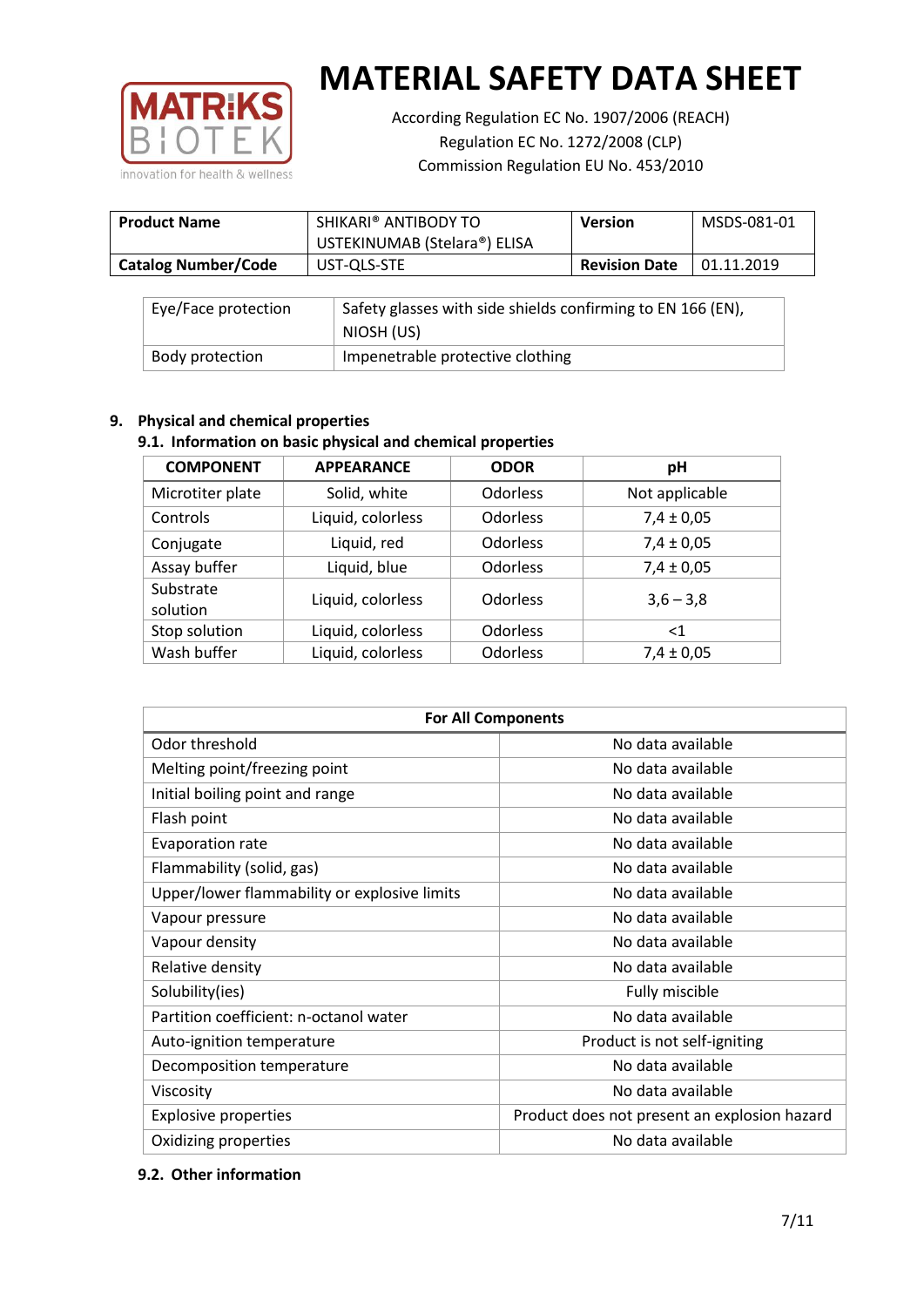

According Regulation EC No. 1907/2006 (REACH) Regulation EC No. 1272/2008 (CLP) Commission Regulation EU No. 453/2010

| SHIKARI® ANTIBODY TO<br><b>Product Name</b><br>USTEKINUMAB (Stelara®) ELISA |  | <b>Version</b>       | MSDS-081-01 |
|-----------------------------------------------------------------------------|--|----------------------|-------------|
| <b>Catalog Number/Code</b><br>UST-QLS-STE                                   |  | <b>Revision Date</b> | 01.11.2019  |

No other information available.

### **10. Stability and reactivity**

### **10.1. Reactivity**

Not reactive under normal conditions of storage and manipulation. Sodium azide has been reported to form lead or copper azide in laboratory plumbing (heavy metals) which may explode on percussion. Treatment of sodium azide with strong acids gives hydrazoic acid, which is also extremely toxic.

### **10.2. Chemical stability**

Mixture is chemically stable under normal conditions of storage and manipulation. Overheating may cause thermal decomposition.

### **10.3. Possibility of hazardous reactions**

Sodium azide has been reported to form lead or copper azide in laboratory plumbing (heavy metals) which may explode on percussion.

### **10.4. Conditions to avoid**

Stable under normal conditions. Keep away from direct sunlight and heat sources. Do not mix with strong acids and heavy metals.

#### **10.5. Incompatible materials**

Strong acids, heavy metals, halogenated hydrocarbons.

## **10.6. Hazardous decomposition products**

Material does not decompose at ambient temperatures. Incomplete combustion and thermolysis may produce toxic, irritating and flammable decomposition products (such as carbon monoxide, carbon dioxide, sooth, aldehydes and other products of organic compounds decomposition, sulfur / nitrogen oxides).

## **11. Toxicological information**

## **11.1. Information on toxicological effects**

#### **11.1.1. Acute toxicity**

Based on available data, the classification criteria are not met. Based on composition, the mixture has low acute toxicity and no adverse effects for human health are expected under applicable conditions of exposure sodium azide.

#### **11.1.2. Skin corrosion/irritation**

Based on available data, the classification criteria are not met. Prolonged or repeated skin contact may cause mild irritation and dermatitis (skin inflammation). However, these effects do not required classification

## **11.1.3. Serious eye damage/irritation**

Based on available data, the classification criteria are not met. Direct contact with eyes may cause slight and temporary irritation. However, these effects do not required classification

## **11.1.4. Respiratory or skin sensitization**

Based on available data, the classification criteria are not met. Compounds have no sensitization effects.

#### **11.1.5. Germ cell mutagenicity**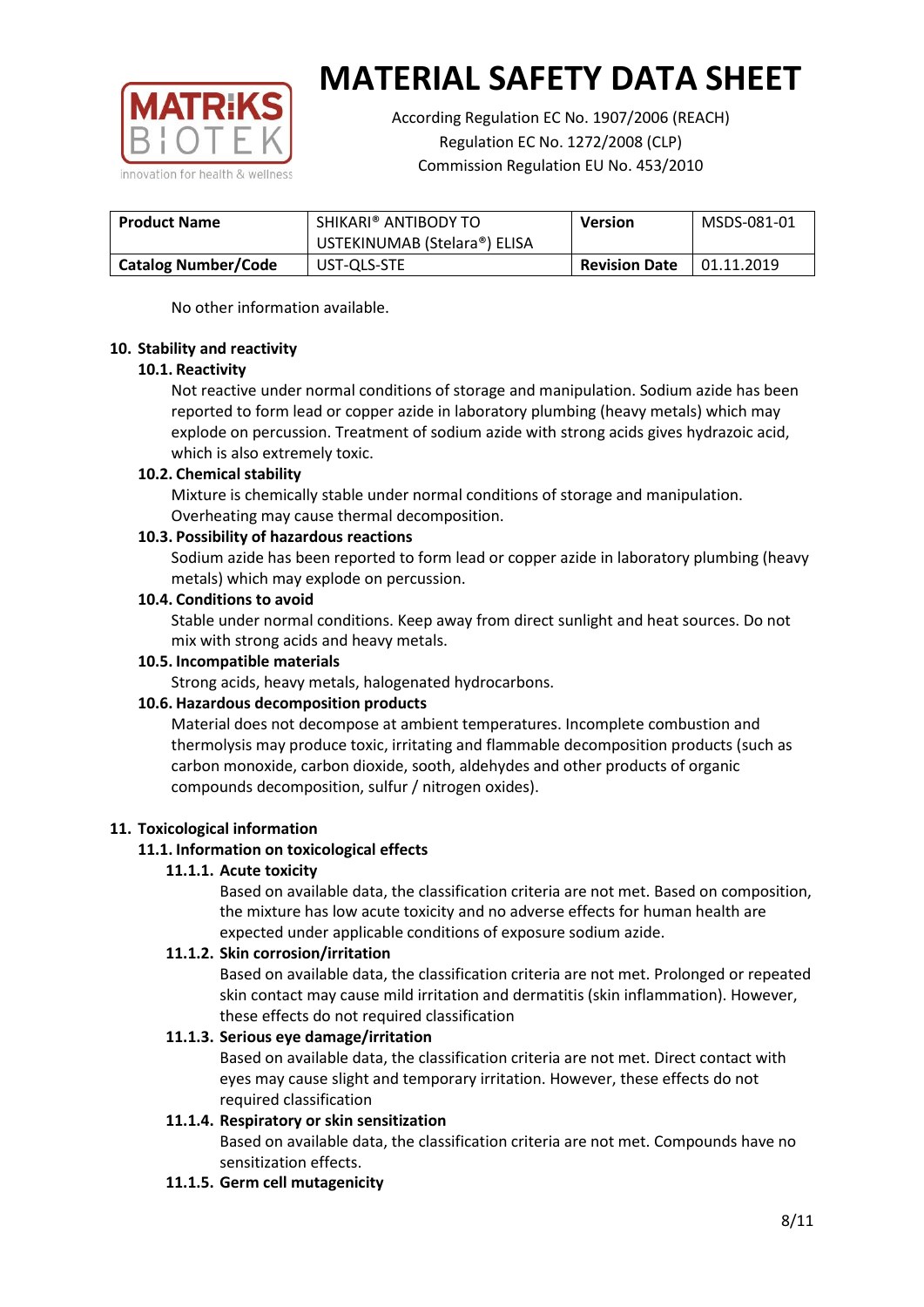

According Regulation EC No. 1907/2006 (REACH) Regulation EC No. 1272/2008 (CLP) Commission Regulation EU No. 453/2010

| <b>Product Name</b>        | SHIKARI® ANTIBODY TO         | <b>Version</b>       | MSDS-081-01 |
|----------------------------|------------------------------|----------------------|-------------|
|                            | USTEKINUMAB (Stelara®) ELISA |                      |             |
| <b>Catalog Number/Code</b> | UST-QLS-STE                  | <b>Revision Date</b> | 01.11.2019  |

Based on available data, the classification criteria are not met. Compounds have no potential for mutagenic activity.

## **11.1.6. Carcinogenicity**

Based on available data, the classification criteria are not met. Compounds have no potential for carcinogenic activity.

## **11.1.7. Reproductive toxicity**

Based on available data, the classification criteria are not met. Compounds have no potential for reproductive toxicity.

### **11.1.8. STOT-single exposure**

Based on available data, the classification criteria are not met

### **11.1.9. STOT-repeated exposure**

Based on available data, the classification criteria are not met.

### **11.1.10. Aspiration hazard**

Based on available data, the classification criteria are not met.

### **12. Ecological information**

#### **12.1. Toxicity**

No data available.

- **12.2. Persistence and degradability** No data available.
- **12.3. Bio accumulative potential** No data available.

**12.4. Mobility in soil**

No data available.

## **12.5. Results of PBT and vPvB assessment**

The substances in the mixture do not meet the PBT/vPvB criteria according to REACH, annex XIII (content <0,1% w/w); the substances in the mixture are not included in the Candidate List of SVHC.

#### **12.6. Other adverse effects** No data available.

## **13. Disposal considerations**

## **13.1. Waste treatment methods**

Product: Waste should be disposed of in accordance with federal, state and local environmental control regulations. Must not be composed together with household garbage.

Uncleaned packaging: Waste should be disposed of in accordance with federal, state and local environmental control regulations. Must not be composed together with household garbage.

General notes: Water hazard class 1 (German Regulation) (Self-assessment): Slightly hazardous for water. Do not allow undiluted product or large quantities of it to reach ground water, water course or sewage system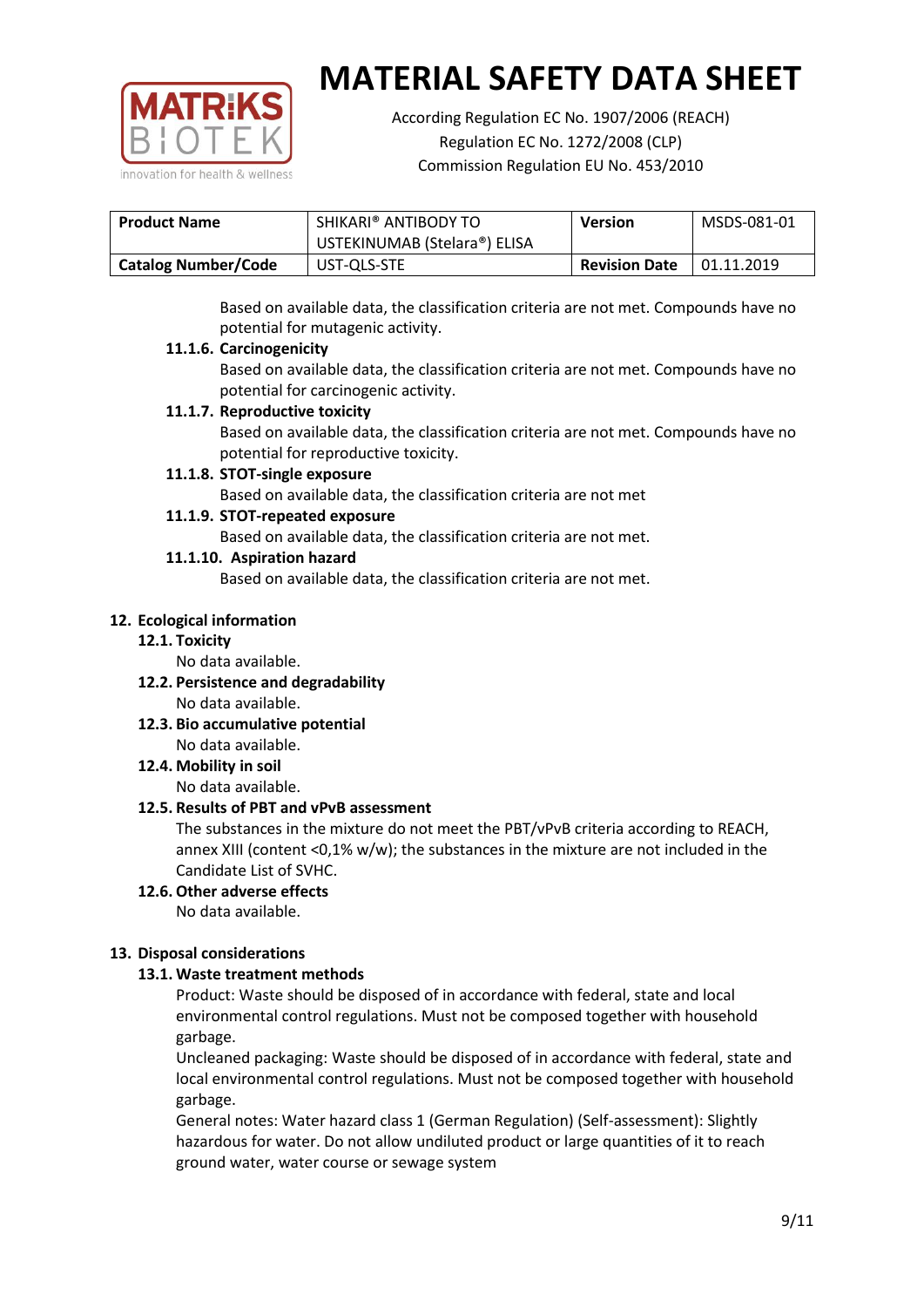

According Regulation EC No. 1907/2006 (REACH) Regulation EC No. 1272/2008 (CLP) Commission Regulation EU No. 453/2010

| <b>Product Name</b>        | SHIKARI® ANTIBODY TO<br><b>Version</b><br>USTEKINUMAB (Stelara®) ELISA |  | MSDS-081-01 |
|----------------------------|------------------------------------------------------------------------|--|-------------|
| <b>Catalog Number/Code</b> | UST-QLS-STE<br><b>Revision Date</b>                                    |  | 01.11.2019  |

## **14. Transport information**

The mixture is not classified as dangerous for transport according to ADR/RID/IMDG/ICAO/IATA/ DGR

- **14.1. UN number:** None
- **14.2. Un proper shipping name:** None
- **14.3. Transport hazard class(es):** None
- **14.4. Packing group:** None
- **14.5. Environmental hazards:** None
- **14.6. Special precautions for user:** Not applicable.
- **14.7. Transport in bulk according to Annex II of MARPOL 73/78 and the IBC Code:** Not applicable.

#### **15. Regulatory information**

This Safety Data Sheet is prepared according to;

REGULATION (EC) No 1907/2006 OF THE EUROPEAN PARLIAMENT AND OF THE COUNCIL of 18 December 2006 concerning the Registration, Evaluation, Authorization and Restriction of Chemicals (REACH), establishing a European Chemicals Agency, amending Directive 1999/45/EC and repealing Council Regulation (EEC) No 793/93 and Commission Regulation (EC) No 1488/94 as well as Council Directive 76/769/EEC and Commission Directives 91/155/EEC, 93/67/EEC, 93/105/EC and 2000/21/EC

### **15.1. Safety, health and environmental regulations/legislation specific for the substance or mixture**

No data available.

## **15.2. Chemical safety assessment**

No data available.

#### **16. Other information**

# **16.1. "H code" and "R Phrases" used in this document**

| H301 | Toxic if swallowed |
|------|--------------------|
|------|--------------------|

- H311 Toxic in contact with skin
- H314 Causes severe skin burns and eye damage
- H315 Causes skin irritation
- H317 May cause an allergic skin reaction
- H319 Cause serious eye irritation
- H331 Toxic if inhaled
- H335 May cause respiratory irritation
- H400 Very toxic to aquatic life